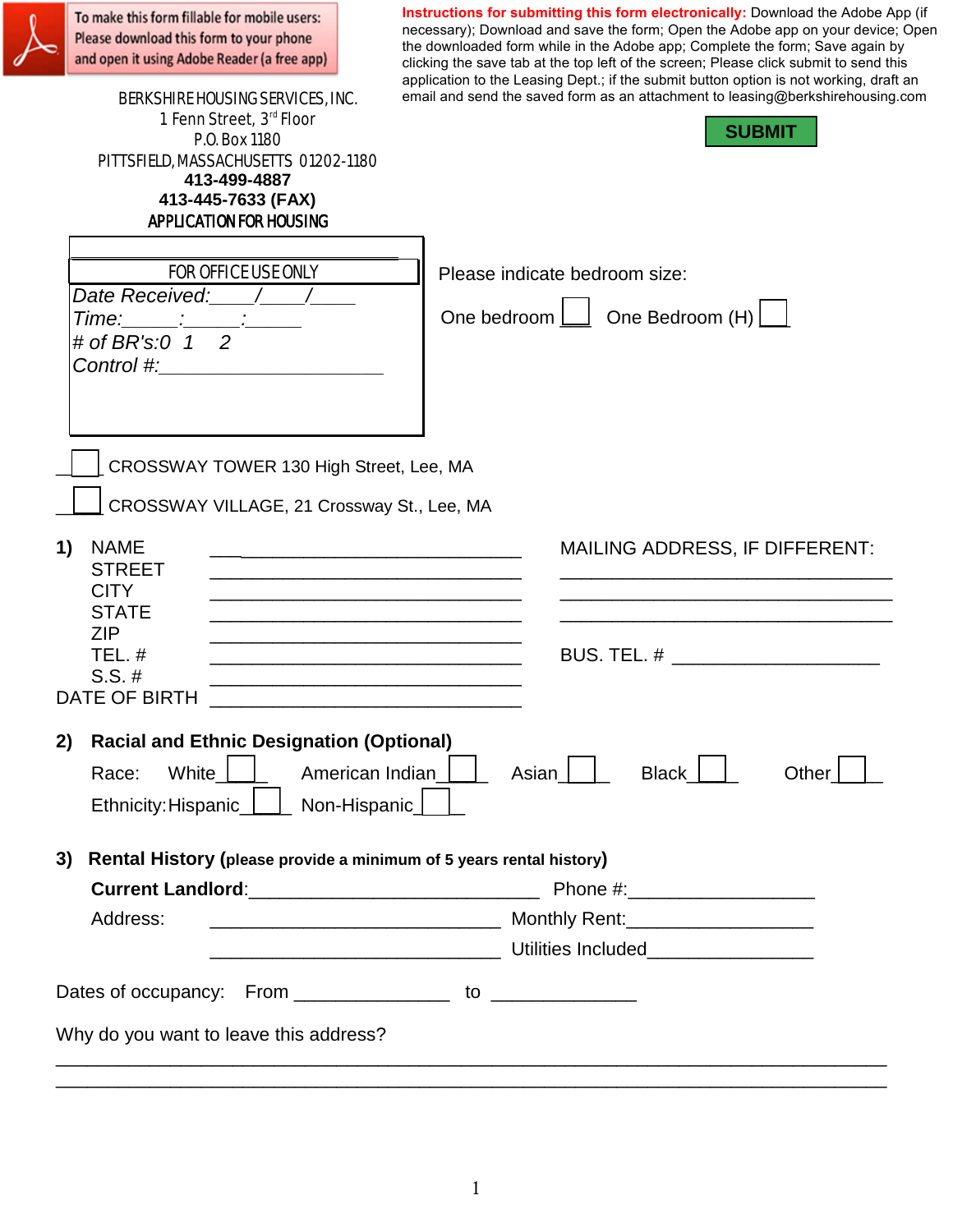| <b>Previous Address:</b>                                                                    |            | the control of the control of the control of the control of the control of the control of                                                                                                                                                                   |            |               |
|---------------------------------------------------------------------------------------------|------------|-------------------------------------------------------------------------------------------------------------------------------------------------------------------------------------------------------------------------------------------------------------|------------|---------------|
| <b>Previous Landlord:</b><br>Address:                                                       |            |                                                                                                                                                                                                                                                             |            |               |
| Phone #:                                                                                    |            | <u> 1989 - Johann Stein, mars an deutscher Stein und der Stein und der Stein und der Stein und der Stein und der</u>                                                                                                                                        |            |               |
| Date of occupancy: From ______________ to ______________<br>Why did you leave this address? |            |                                                                                                                                                                                                                                                             |            |               |
| <b>Previous Address:</b>                                                                    |            |                                                                                                                                                                                                                                                             |            |               |
| <b>Previous Landlord:</b><br>Address:                                                       |            | <u> 1989 - Johann John Stone, markin film yn y brening yn y brening yn y brening yn y brening yn y brening yn y b</u>                                                                                                                                       |            |               |
| Phone #:                                                                                    |            |                                                                                                                                                                                                                                                             |            |               |
| Why did you leave this address?                                                             |            |                                                                                                                                                                                                                                                             |            |               |
| 4)                                                                                          |            | Members of Household: Please list everyone to live in household.                                                                                                                                                                                            |            |               |
| <b>Name</b>                                                                                 | <u>SS#</u> | <b>Relation</b><br><u> 1989 - Johann Harry Harry Harry Harry Harry Harry Harry Harry Harry Harry Harry Harry Harry Harry Harry Harry</u>                                                                                                                    | <u>Sex</u> | Date of Birth |
|                                                                                             |            |                                                                                                                                                                                                                                                             |            |               |
| Is a change in household expected? $\Box$<br>If yes, what type of change:                   |            | <b>No</b><br>Yes<br><u> 2001 - Jan Barbarat, manala</u> tar ang ka-2011 at 2012 at 2012 at 2012 at 2012 at 2012 at 2012 at 2012 at 2012 at 2<br>District and at 2012 at 2012 at 2012 at 2013 at 2013 at 2013 at 2013 at 2013 at 2013 at 2013 at 2013 at 201 |            |               |
| Are any household members full time students? Yes_                                          |            | If yes, please indentify family member and educational institution                                                                                                                                                                                          | No l       |               |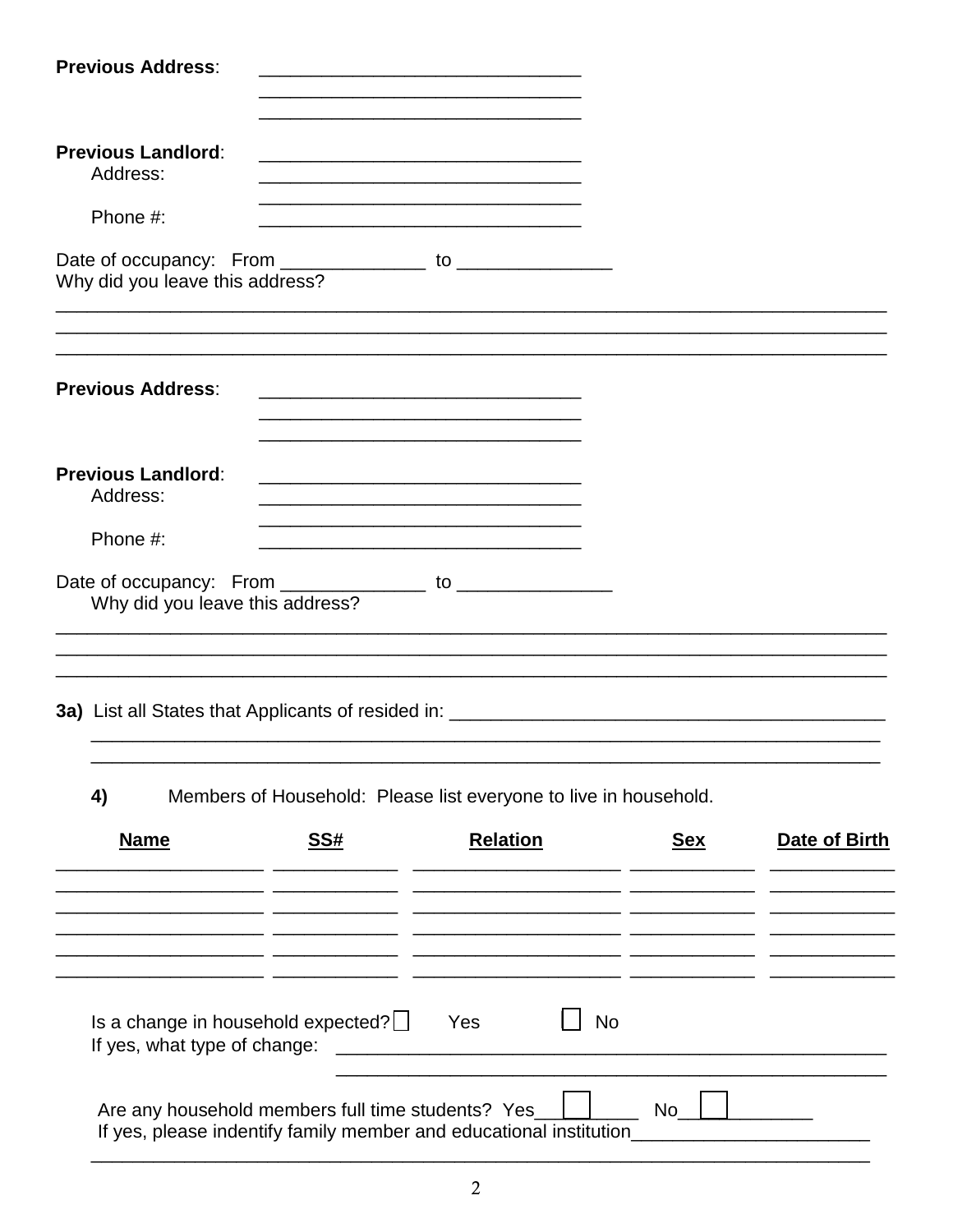**5) Income.** Please list all money to be earned or received in the next twelve months by each household member who is 18 years of age or older; including full time students, such as salaries, wages, social security / SSI, pension, TANF, public assistance, unemployment, disability benefits, child support, or alimony. **If you are collecting benefits under another social security number, please list the claim number here:** \_\_\_\_\_\_\_\_\_\_\_\_\_\_\_\_\_\_\_\_\_\_\_\_\_\_\_.

|    | <b>Name of Person</b><br><b>Receiving Income</b>                                                                                                                       | Type of<br><b>Income</b>                     | <b>Name/Address</b><br>of Employer if<br><b>Applicable</b> | <b>Gross</b><br><b>Monthly Income</b>           |
|----|------------------------------------------------------------------------------------------------------------------------------------------------------------------------|----------------------------------------------|------------------------------------------------------------|-------------------------------------------------|
| 6) | All assets of any family member must be reported. Please check any applicable to your<br>household: IF YOU HAVE NO ASSETS, COMPLETE PAGE 5.<br>Savings<br><b>Bonds</b> | Checking<br><b>Real Estate</b>               | CD's<br>Other                                              | <b>Stocks</b><br>Life Insurance                 |
|    | Provide name of banks or any applicable companies and approximate value/amount of asset.                                                                               |                                              |                                                            | <u> 1999 - Johann Barnett, fransk politiker</u> |
|    | Have you sold any property or disposed of any assets for less than fair market value in the last<br>$\Box$ Yes<br>two years?<br><b>Type of Asset</b>                   | $\overline{\mathsf{No}}$<br>Date of Disposal | <b>Fair Market Value</b>                                   | <b>Amount</b><br><b>Received</b>                |
| 7) | Personal reference (someone who has known you for more than 1 year and is not a<br>relative).                                                                          |                                              |                                                            |                                                 |

|    | <b>NAME</b><br><b>ADDRESS</b><br>CITY, STATE, ZIP                                                                                                                                             |     | <b>PHONE NUMBER</b><br><b>BUSINESS NUMBER</b> |  |
|----|-----------------------------------------------------------------------------------------------------------------------------------------------------------------------------------------------|-----|-----------------------------------------------|--|
| 8) | <b>Expenses:</b> Do you pay for child care for any children under the age of 13, a care attendant or<br>any equipment for a handicapped household member, which enables you or another family |     |                                               |  |
|    | member to work or go to school? $\Box$                                                                                                                                                        | Yes | No                                            |  |
|    | If yes, please fill in the type of expense and the amount you expect to spend on this care in the<br>next twelve months:                                                                      |     |                                               |  |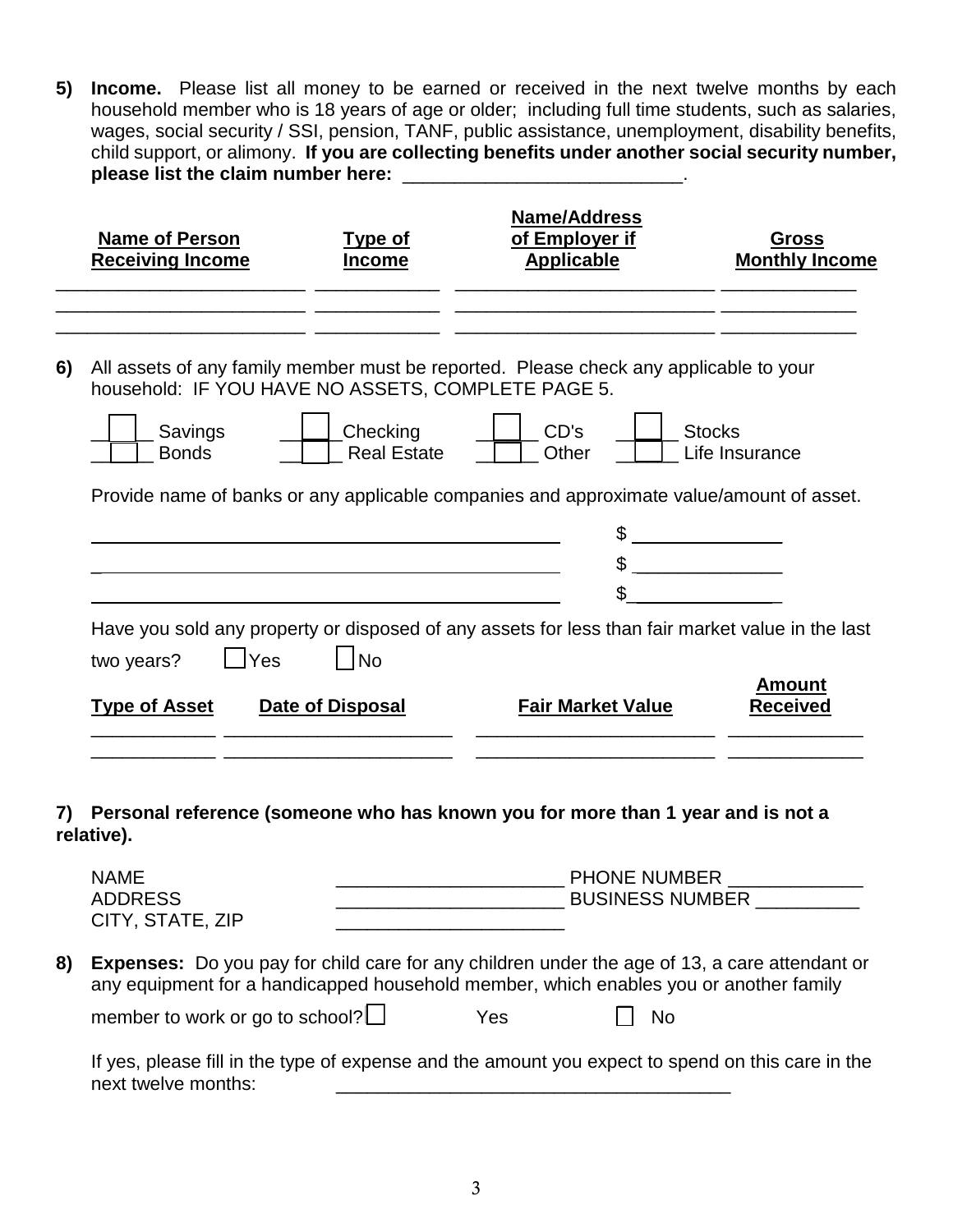| Do you pay for any medical expenses that are not covered by insurance? This includes |  |  |  |  |  |  |  |  |  |  |  |  |
|--------------------------------------------------------------------------------------|--|--|--|--|--|--|--|--|--|--|--|--|
|--------------------------------------------------------------------------------------|--|--|--|--|--|--|--|--|--|--|--|--|

| insurance premiums. | $\Box$ Yes | $\Box$ No |
|---------------------|------------|-----------|
|                     |            |           |

If yes, please list amount:

**9)** Have you or any member of your household ever been a recipient of any state or federal housing assistance program? *\*Applicants who were age 62 or older as of 1/31/2010 and who do not have a SSN and were receiving HUD rental assistance at another location on 1/31/2010 could qualify the applicant for the exemption from disclosing and providing verification of a SSN.*

|     | $\vert$ $\vert$ No<br>l I Yes                                                                                                                                  |
|-----|----------------------------------------------------------------------------------------------------------------------------------------------------------------|
|     | If yes, name of head of household at that time:<br><u>Fig. 2008.</u>                                                                                           |
|     |                                                                                                                                                                |
|     | Name of Housing Authority or Agency: 1990 1990 1990 1991 1992 1994 1996 1997 1998 1999 1999 1999 1999 1999 19                                                  |
|     |                                                                                                                                                                |
|     |                                                                                                                                                                |
|     |                                                                                                                                                                |
|     |                                                                                                                                                                |
|     | Did you leave as a tenant in good standing: $\Box$ Yes<br><b>No</b>                                                                                            |
|     |                                                                                                                                                                |
|     | of rent or failure to cooperate with recertification procedures? Ves No                                                                                        |
| 10) | Have you or any member of your household ever been arrested or convicted of a crime or<br>subject to a life time requirement to register as a sex offender?    |
|     | $\lceil \cdot \rceil$ Yes<br><b>Example D</b> No                                                                                                               |
|     |                                                                                                                                                                |
| 11) |                                                                                                                                                                |
| 12) | Pets are allowed at these developments in accordance with Berkshire Housing Services, Inc.'s<br>Pet Policy. If you have or will have a pet please check below: |
|     | Please send me a copy of the Pet Policy.                                                                                                                       |
| 13) | Do you own a car? $\Box$ Yes $\Box$ No                                                                                                                         |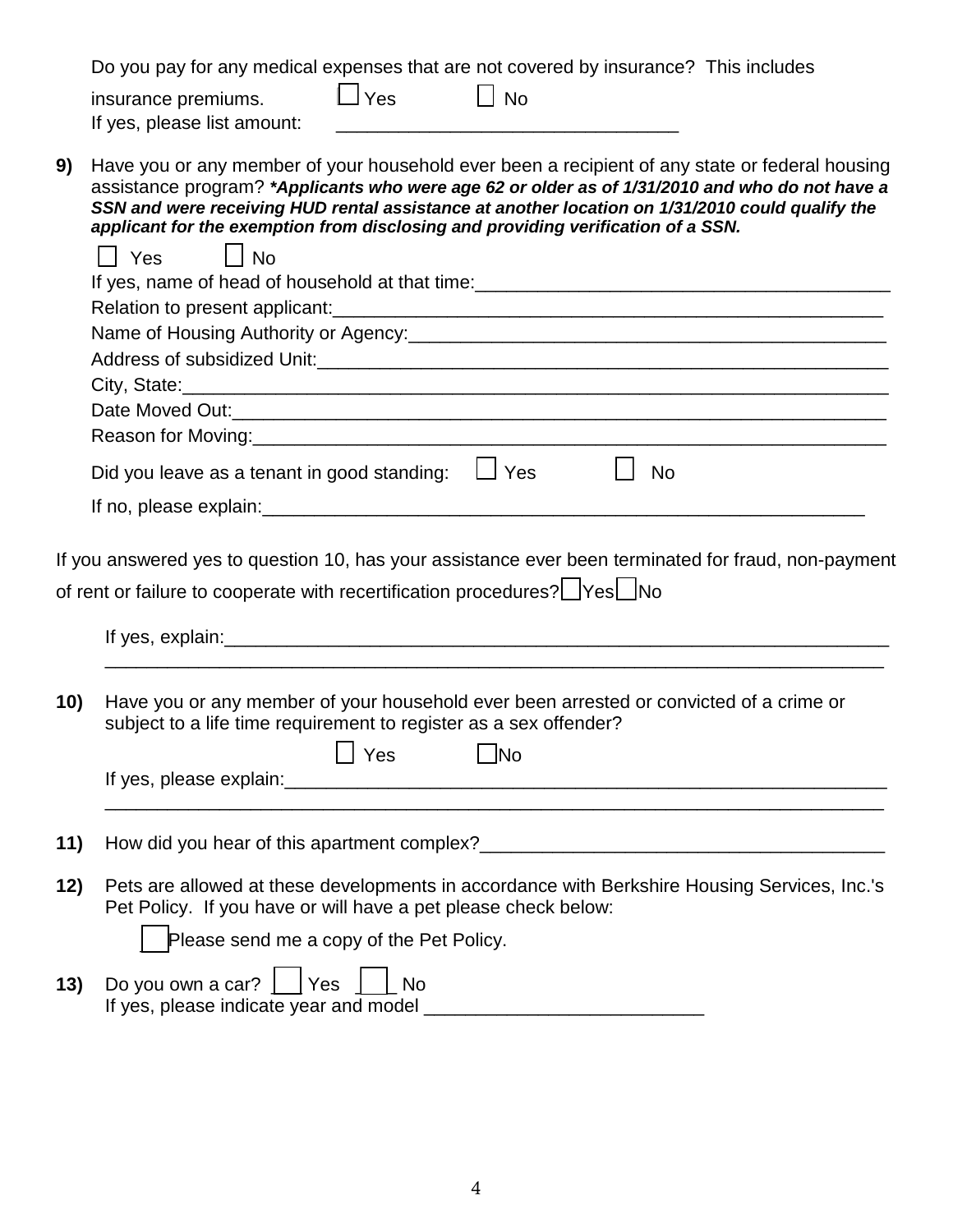Apartments are financed by the Massachusetts Housing Finance Agency and/or the U.S. Department of Housing and Urban Development and are rented without regard to race, color, religion, sex or national origin, handicap or familial status. Federal law prohibits the discrimination against individuals with handicaps. Upon request, reasonable accommodations will be made to rules, policies, practices and services making them accessible and permit assistive animals when they provide tenants with equal housing opportunities.

I understand that this application is not an offer of housing. I understand that it is my responsibility to notify Berkshire Housing in writing of any change of address, income or family composition. By signing this application I am giving permission for Berkshire Housing staff to verify any information in this application, perform a credit and criminal record check. Additional information will be provided if requested. I certify that the information I have given in this application is true and correct. I understand that any false statements or misrepresentation may result in the cancellation of this application. I understand that if I am contacted regarding these programs and I do not respond, my name will be removed from the waiting list.

\_\_\_\_\_\_\_\_\_\_\_\_\_\_\_\_\_\_\_\_\_\_\_\_\_\_\_\_\_\_\_\_\_\_\_\_\_\_\_\_\_\_\_\_\_\_\_\_\_\_ \_\_\_\_\_\_\_\_\_\_\_\_\_\_\_\_\_\_\_\_\_\_\_ APPLICANT'S SIGNATURE **Example 20 International Section** 20 International DATE

## **PERSON TO NOTIFY IN CASE OF AN EMERGENCY:**

| Name             |  |
|------------------|--|
| Relationship     |  |
| <b>Address</b>   |  |
| City, State, Zip |  |
| Telephone Number |  |

## **NO ASSET CERTIFICATION**

## **PLEASE COMPLETE THIS ONLY IF YOU HAVE NO ASSETS. OTHERWISE PLEASE COMPLETE THE REQUIRED ASSET SECTION ON PAGE 3.**

This will certify that I have no assets of any kind. If I do acquire any assets such as savings, checking, stocks, bonds, real estate or any other assets I will notify Berkshire Housing Services, Inc. immediately.



 $\epsilon$ 



\_\_\_\_\_\_\_\_\_\_\_\_\_\_\_\_\_\_\_\_\_\_\_\_\_\_\_\_\_\_\_\_\_\_\_\_\_\_\_\_\_\_\_\_\_\_\_\_\_\_\_\_\_\_ \_\_\_\_\_\_\_\_\_\_\_\_\_\_\_\_\_\_